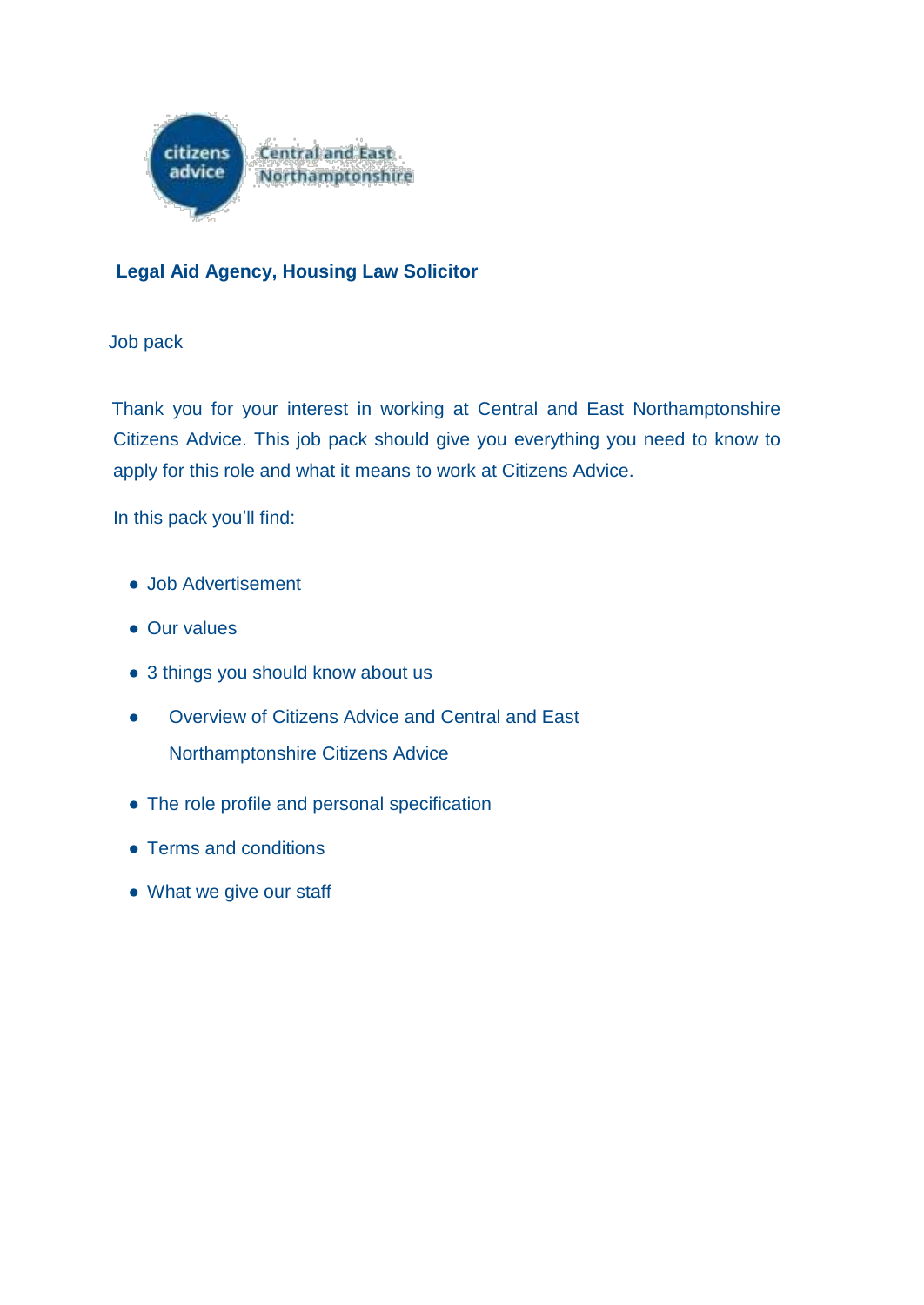

# **Job Advertisement**

# **Housing Law Solicitor (Legal Aid Agency Contract)**

An exciting opportunity for an experienced housing solicitor to join Central and East Northamptonshire Citizens Advice (CENCA), delivering housing and debt advice, advocacy and court representation.

**Housing Law Solicitor Salary: £35,000 - £40,000 pa Hours per week: 37 hours per week (part time hours will be considered) Fixed term contract to August 2022 (with possibility of extension) Responsible to Head of Service Location: Northampton (remote working is possible, but you must be able to provide court representation in Northamptonshire)**

#### **About the role**

As Housing Law Solicitor, you will be responsible for interviewing clients using sensitive listening in order to get to the root of the issues. This is a key role, in which you will be expected to empower clients and provide high quality advice, whilst maintaining the structure of meetings and delivering great customer service.

#### **About you**

We are seeking an individual with a strong passion for housing law and who shares our core values. As the ideal candidate, you will have:

- 3 year post qualified solicitor certificate
- Met the Legal Aid Agency Supervisor Standard
- Ability to use IT systems and packages, with knowledge of AdvicePro and resources in the provision of advice, record keeping and document production
- Knowledge of the benefits systems including Legal Aid Agency income thresholds

#### **About us**

CENCA has a **vision for a fair society for all, with lives well lived**. A key aspect of this is for people to be able to improve their lives because they know and understand their rights and responsibilities. We deliver Citizens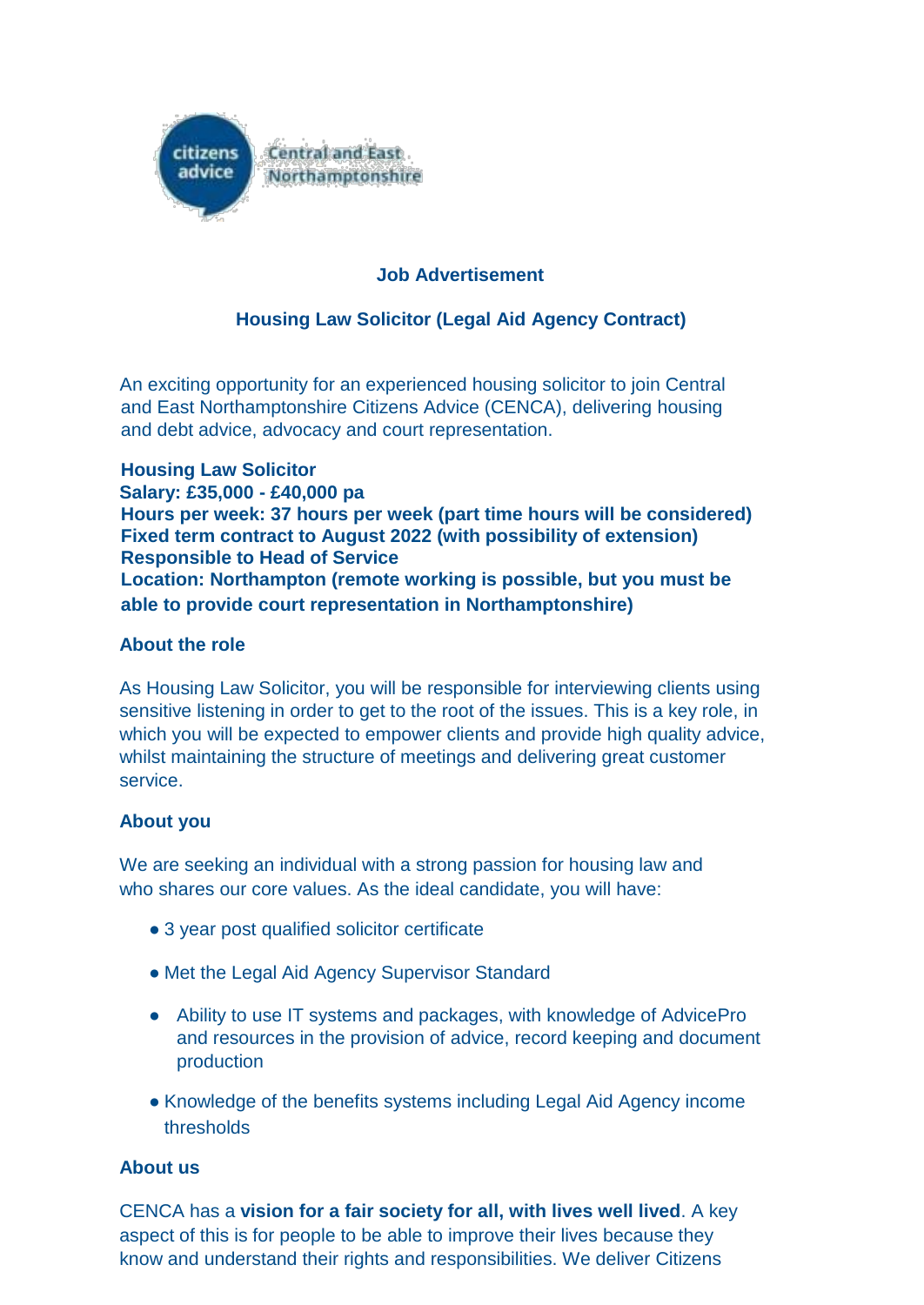Advice services to over 8,000 people a year in Northants, via 10 projects and services and we are on target to deliver £6million of income gains for our clients in 2020/2021.

At CENCA, we expect our staff to stand up for equalities, communicate for impact and strive to make a personal difference.

#### **Benefits**

- 25 day's annual leave (plus bank holidays)
- 5% Employer's Contributory Pension Scheme
- Enhanced sickness benefit after one year's service
- Flexible working hours to the requirement of the role
- Comprehensive training and Ongoing Development
- Free parking for agreed roles

#### **How to apply**

If you are interested in this opportunity and would like to find out more, please visit our website **www.cencab.org.uk** where you can download a job and application pack, or email recruitment@cencab.org.uk

Application Forms and Diversity Monitoring Forms should be returned to recruitment@cencab.org.uk

For an informal discussion about the role, please contact Chloe Morris on 07375 049717

Please note, CVs will not be accepted.

#### **Closing date: 5th November 2021**

**We reserve the right to end this recruitment process early if suitably qualified candidates apply before the closing date.**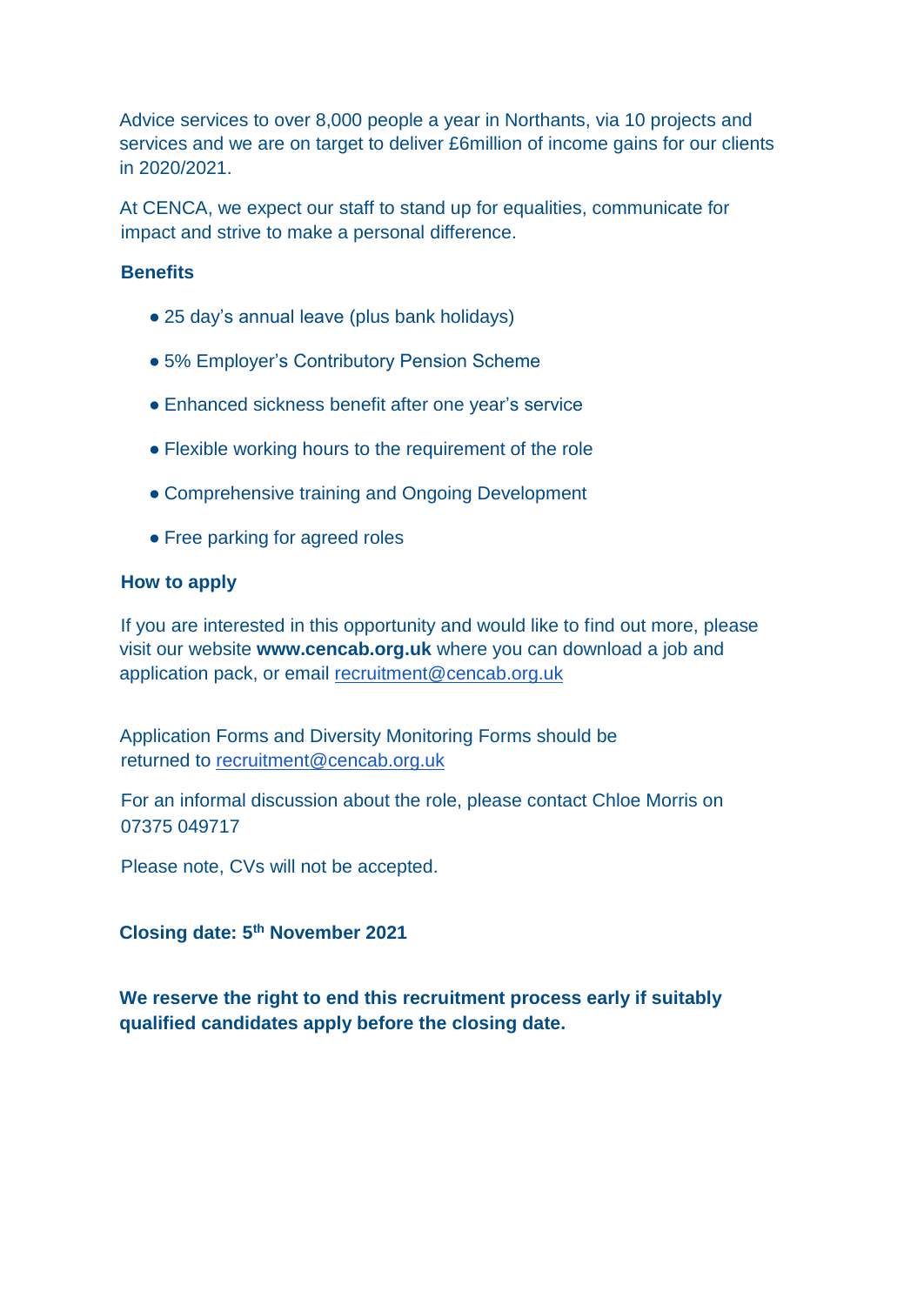## **Our values**

**We're inventive.** We're not afraid of trying new things and learn by getting things wrong. We question every idea to make it better and we change when things aren't working.

**We're generous.** We work together, sharing knowledge and experience to solve problems. We tell it like it is and respect everyone**.**

**We're responsible.** We do what we say we'll do and keep our promises. We remember that we work for a charity and use our resources effectively.



# **3 things you should know about us**

**1. We're local and we're national**. We have 6 national offices and offer direct support to people in around 300 independent local Citizens Advice services across England and Wales.

**2. We're here for everyone.** Our advice helps people solve problems and our advocacy helps fix problems in society. Whatever the problem, we won't turn people away.

**3. We are listened to - and we make a difference.** Our trusted brand and the quality of our research mean we make a real impact on behalf of the people who rely on us.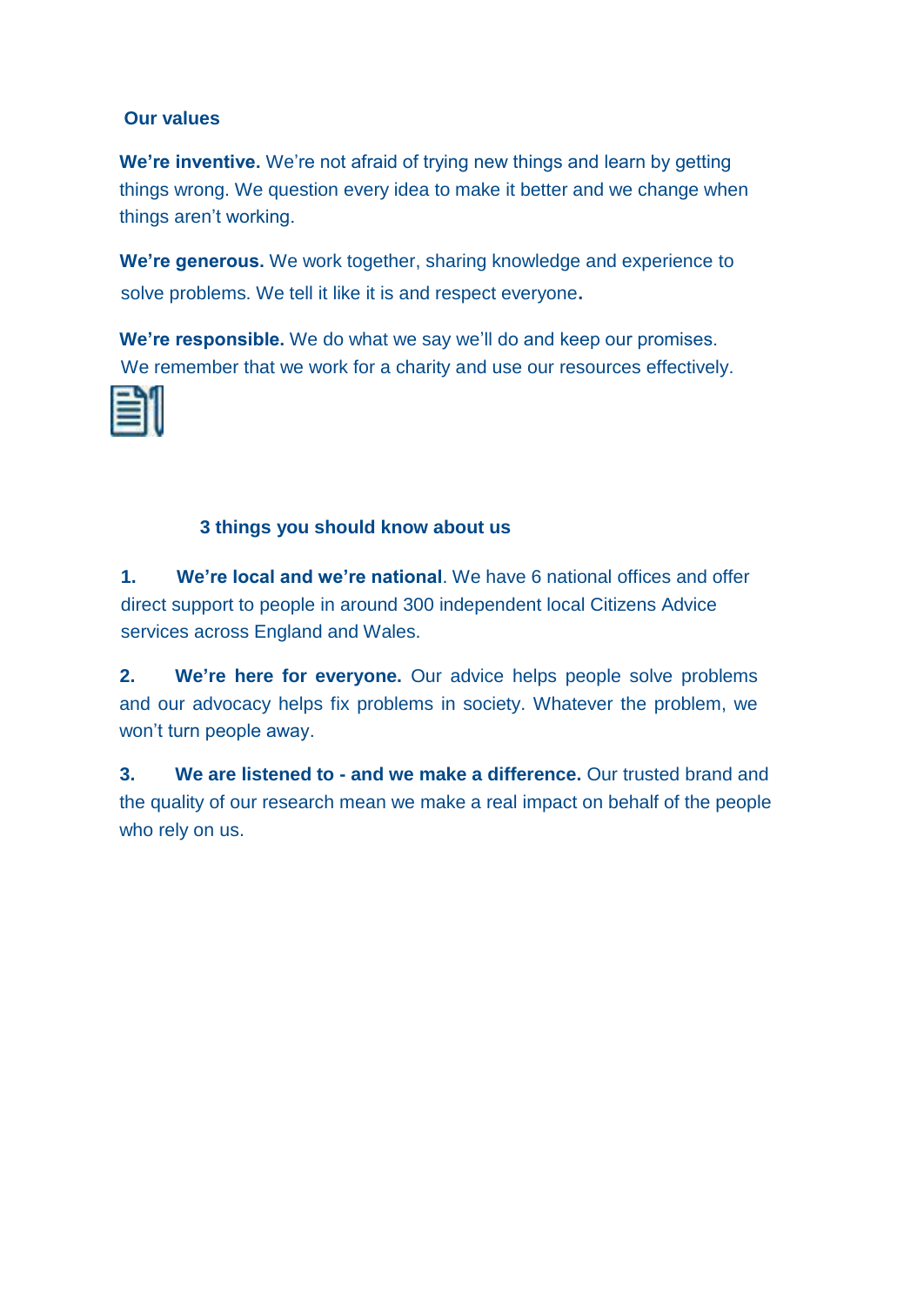#### **How Central and East Northamptonshire Citizens Advice works**

**We help and provide advice for residents of Northampton, Wellingborough and East Northamptonshire.**

**We offer a multi-channel service with face to face, telephone and online facilities via web chat to allow clients to access the support in the way that is right for them.** *Our Face to face services are currently suspended due to Coronavirus restrictions.*

#### **We help people find a way forward**

We can all face problems that seem complicated or intimidating. At Citizens Advice Central and East Northamptonshire, we believe no one should have to face these problems without good quality, independent advice.

#### **We give advice to thousands of people every year**

When we say we're for everyone, we mean it. People rely on us because we're independent and totally impartial.

Last year, Citizens Advice Central and East Northamptonshire helped over 8,000 people on over 20,000 issues. In 2020 we are on target to gain over £6 million pounds of income for our clients and area by providing advice.

Our clients discuss Benefits, Debt, Housing, Money, Employment, Family, Consumer and other issues with us throughout the year.

We also give advice on consumer rights on our consumer helpline, and give pension guidance to people aged over 50.

Please see www.cencab.org.uk for further information about us. **We**

#### **make a difference**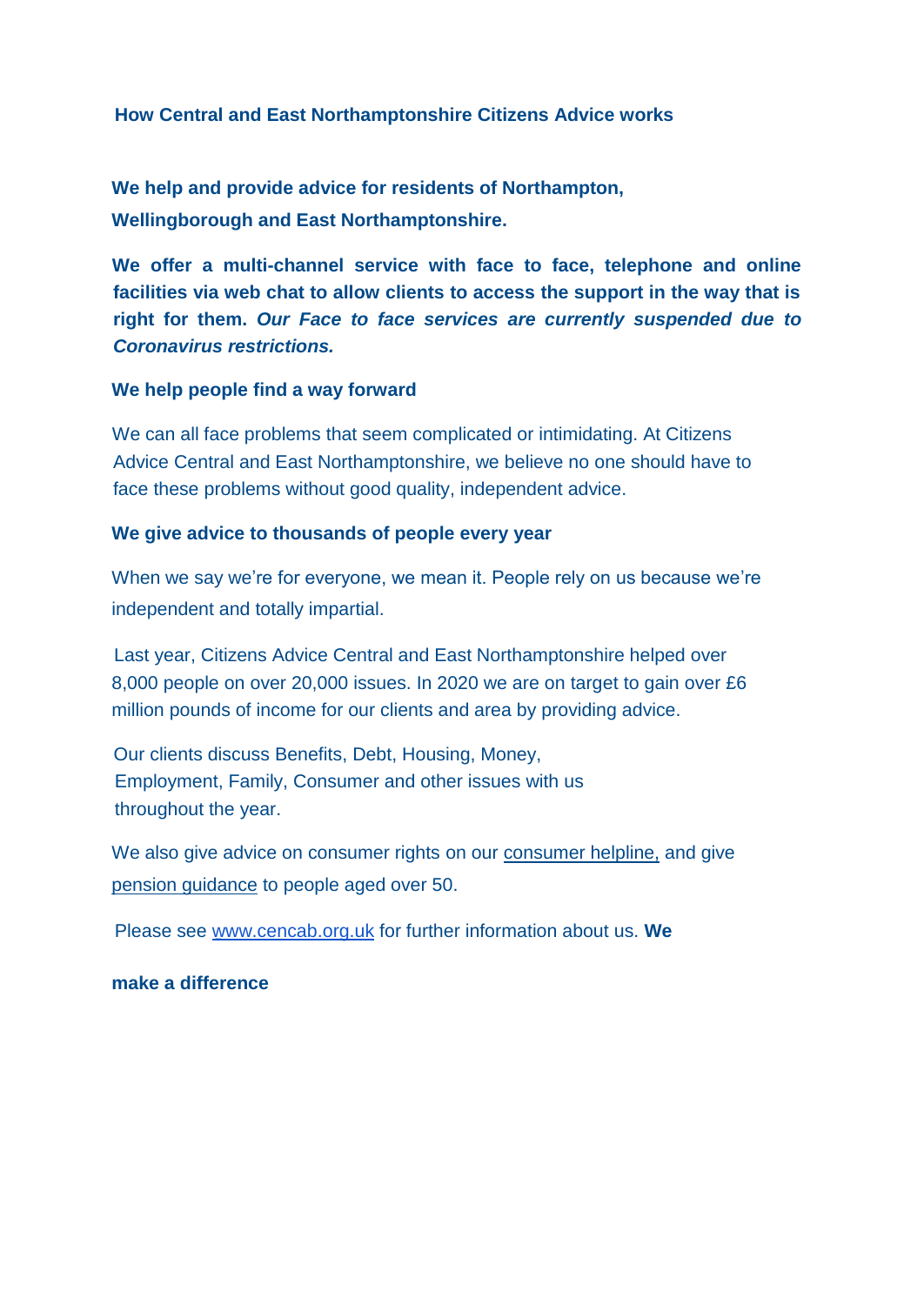#### **Overview of Citizens Advice**

The Citizens Advice service is made up of Citizens Advice - the national charity - and a network of around 300 local Citizens Advice members.

This role sits within our network of independent charities, delivering services from

- over 600 local Citizens Advice outlets
- over 1,800 community centres, GPs' surgeries and prisons

They do this with:

- 6,500 local staff
- over 23,000 trained volunteers

Our reach means 99% of people in England and Wales can access a local Citizens Advice within a 30 minute drive of where they live.

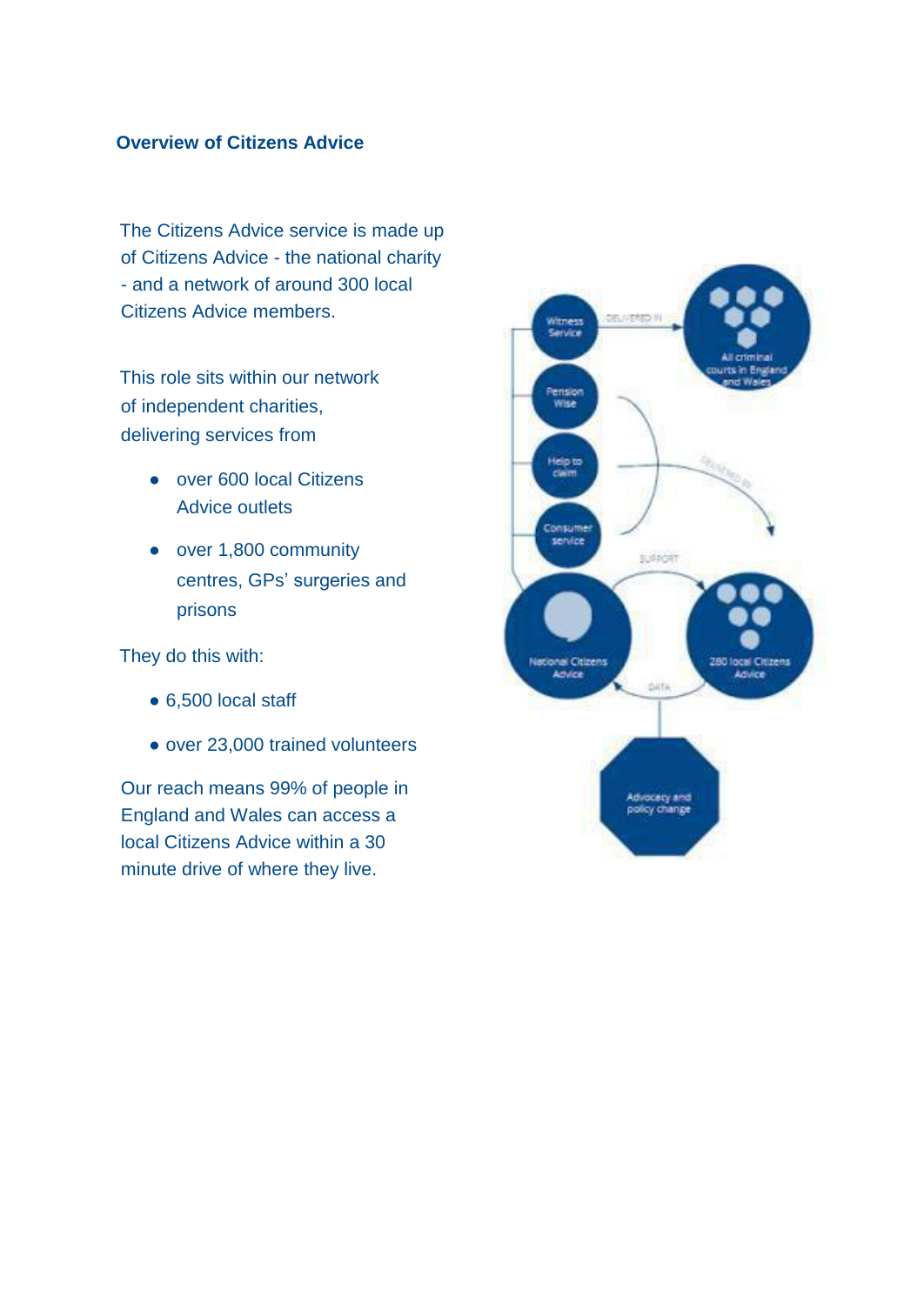## **The role**

**We now have an opportunity for a 3 year post qualified housing solicitor to join the charity as a Legal Aid HOUSING LAW SOLICITOR to deliver and oversee high level housing and debt advice, advocacy and court representation.**

The Housing Law Solicitor will need to meet the Legal Aid Agency Supervisor Standard, be an authorised litigator with a current practising certificate and have a passion for this area of law. We are looking for someone who will share our core values and who has the desire to provide high quality advice and great customer service.

You'll have the ability to interview clients using sensitive listening and questioning skills to get to the root of the issues and empower clients, whilst maintaining structure and control of meetings.

#### **Role profile**

#### **1. Casework/Legal Advice and Representation**

- To maintain and manage over time a certificated Legal Aid service in Housing advice that complies with all Legal Aid Agency requirements under the civil legal aid scheme and also the Specialist Quality Mark standard.
- To maintain an active caseload, including litigation, which enables homeless people, and those with housing problems, to enforce their rights in law. This includes litigation in test cases and issuing cases to judicial review and injunction applications.
- Provide casework covering the full range of Housing advice as expected by the Legal Aid Agency.

#### **Advice areas include the following:**

- Security of tenure
- Eviction and possession proceedings
- Housing benefit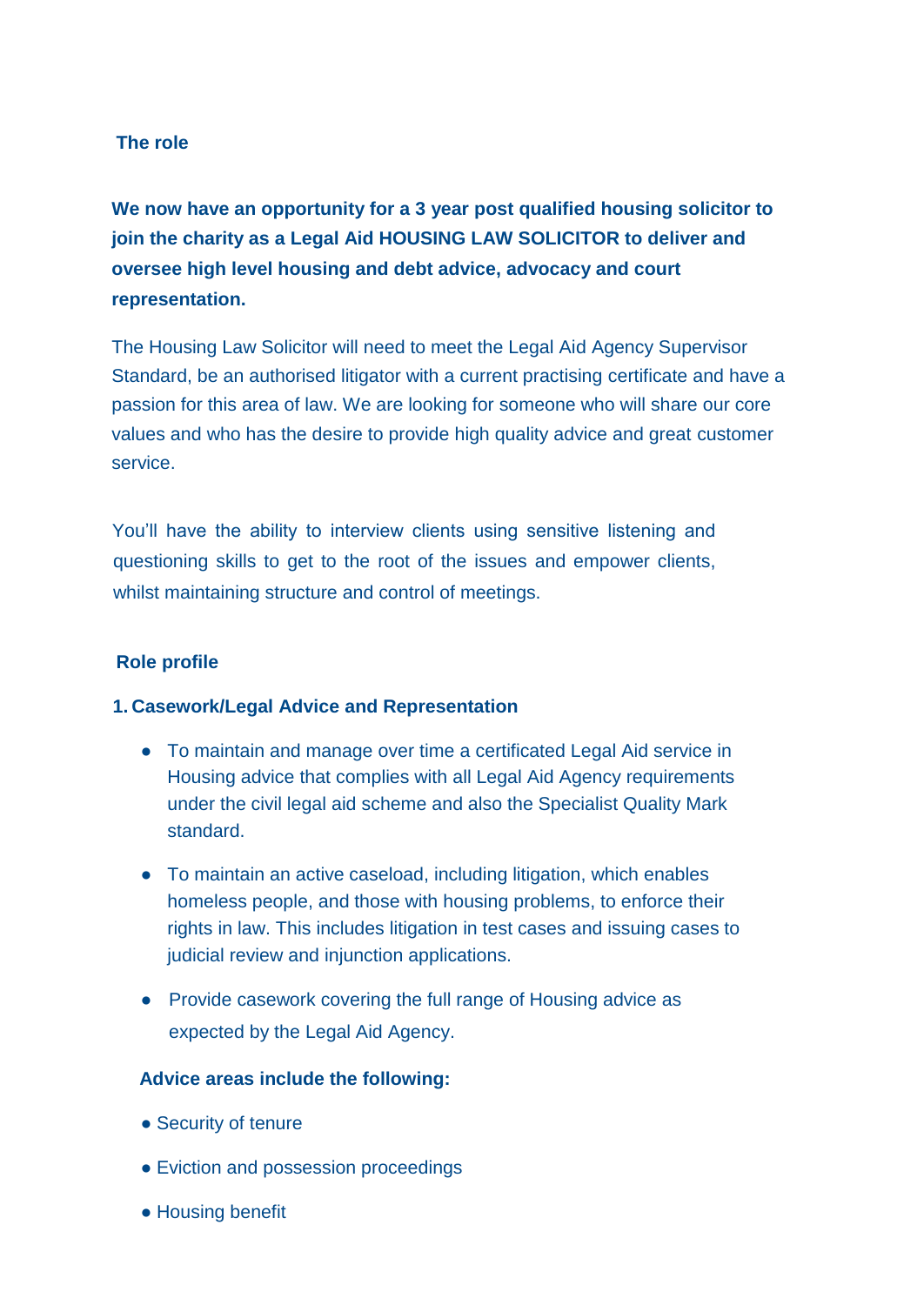- Homelessness and re-housing
- Debt, rent and mortgage arrears
- Relationship breakdown and domestic violence
- Neighbour disputes
- Rental agreements
- Harassment and illegal eviction
- Representation at Court
- Disrepair
- Anti-Social Behaviour cases
- To carry out follow-up casework and litigation including research where necessary/appropriate.
- To agree and manage a caseload of referrals from internal staff and external agencies within a designated procedure and to ensure this work meets quality standards.
- To meet work in progress and billing targets set by management.
- Prepare and present cases to the appropriate statutory bodies, tribunals and courts as appropriate.
- Assist clients with other related problems where they are an integral part of their case and refer to other advisers or specialist agencies as appropriate.
- Make outreach visits as necessary.
- Provide advice and assistance to other staff and volunteers across the whole range of Housing advice issues
- Ensure that all casework conforms to the CENCA's Office Manual and the SQM standard.
- Use the CENCA's electronic case management system (currently Advice Pro Legal) and maintain case records for the purposes of continuity of casework, information retrieval, and statistical monitoring and report preparation.
- Ensure that all work conforms to the CENCA's systems and procedures. Work in close partnership with other staff and volunteers.

#### **2. Working with team members and quality**

● Work as part of a team and other Housing caseworkers and paralegals to perform their work and develop their own skills and abilities.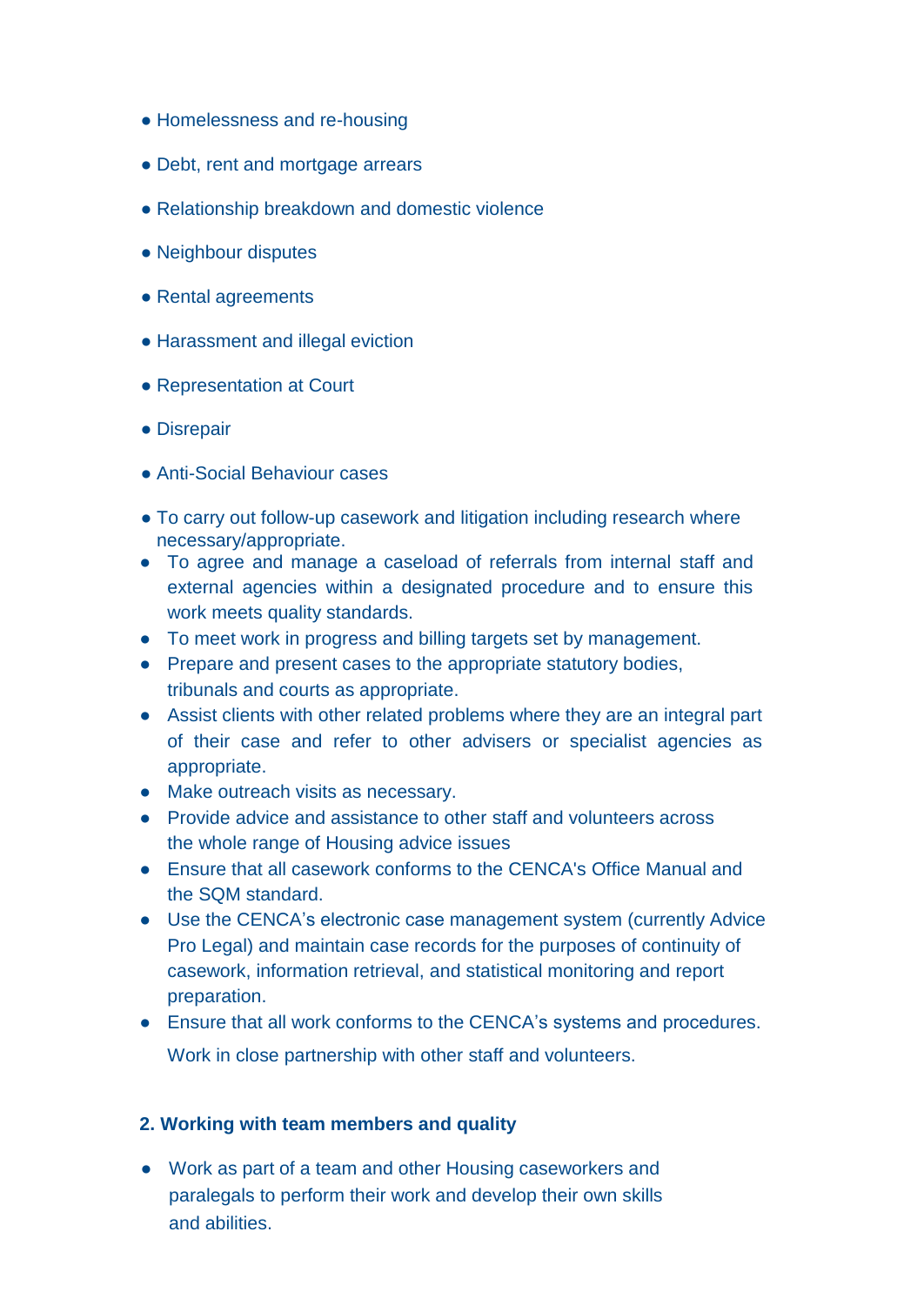- Where appropriate, review the work of other staff and volunteers to ensure it meets relevant quality assurance standards.
- Provide technical legal support and act as consultant to other advisers where necessary.
- Monitor and regularly review quality of work from case records/file notes.
- Assist in developing and maintaining standards of service delivery.

## **3. Social policy**

- Assist with social policy work by providing information about clients' circumstances.
- Provide statistical information on the number of clients and nature of cases and provide regular reports to the Chief Executive.
- Monitor service provision to ensure that it reaches the widest possible client group.
- Alert other staff and volunteers to local and national issues and contribute to Research and Campaigns work.
- Record outcomes as required by CENCA.

## **4. Professional development**

- Keep up-to-date with legislation, case law, policies and procedures relating to Housing advice and undertake appropriate training.
- Read relevant publications.
- Attend relevant internal and external meetings as agreed with the Chief Officer.
- Prepare for and attend supervision sessions/team meetings/management team meetings as appropriate.
- Assist with initiatives for the improvement of services.

# **5. Administration**

- Self-administering.
- Responsible for billing.
- Review and make recommendations for improvements to CENCA's systems.
- Contribute to the maintenance of local information systems.
- Ensure contract compliance for audit purposes and across all publicly funded cases.
- Use IT for statistical recording, record keeping and document production.
- Keep up to date with policies and procedures relevant to the CENCA's work and undertake appropriate training.
- Attend internal and external meetings as agreed with the Chief Executive team.
- Maintain close liaison with relevant external agencies.
- Maintain a library of reference material and case law.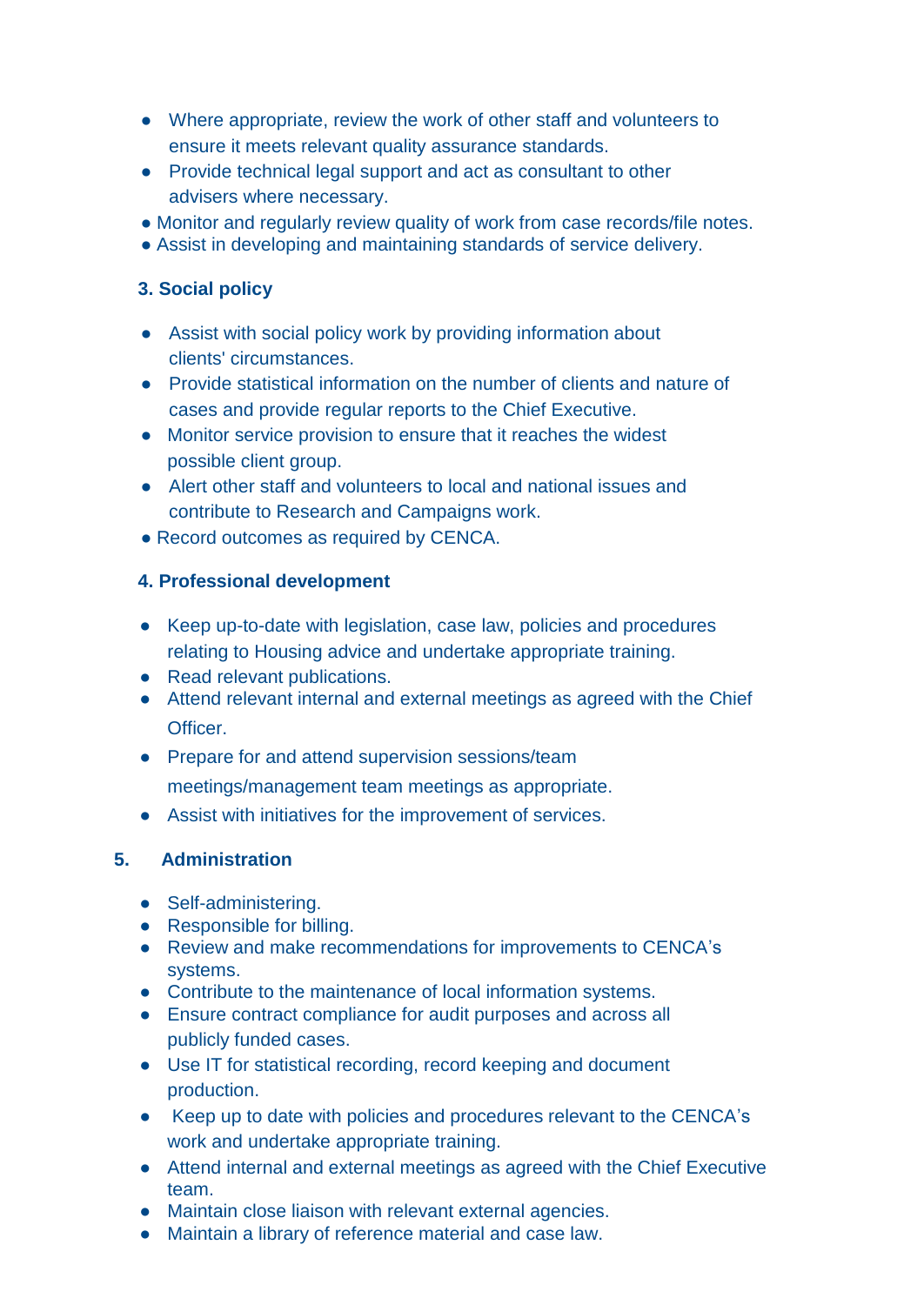## **6.Public relations**

● Liaise with statutory and non-statutory organisations and represent the CENCA to outside bodies as appropriate.

## **7. Other duties and responsibilities**

- Carry out any other tasks that may be within the scope of the post to ensure the effective delivery and development of the service.
- Demonstrate commitment to the CENCA's Equality and Diversity policy and other aims and policies, e.g. Safeguarding, Information Assurance and Confidentiality.
- Abide by health and safety guidelines and share responsibility for your own safety and that of colleagues.
- Promote and represent CENCA in a professional manner at all times.
- Be willing to challenge the status quo in a professional manner to remove barriers / blockers that stop people successfully completing their work, or the organisation reaching its full potential, be it from internal or external factors.
- Lead from the front and by example.
- Be prepared to wear "more than one hat" when necessary.
- Promptly escalate and resolve service affecting issues that arise.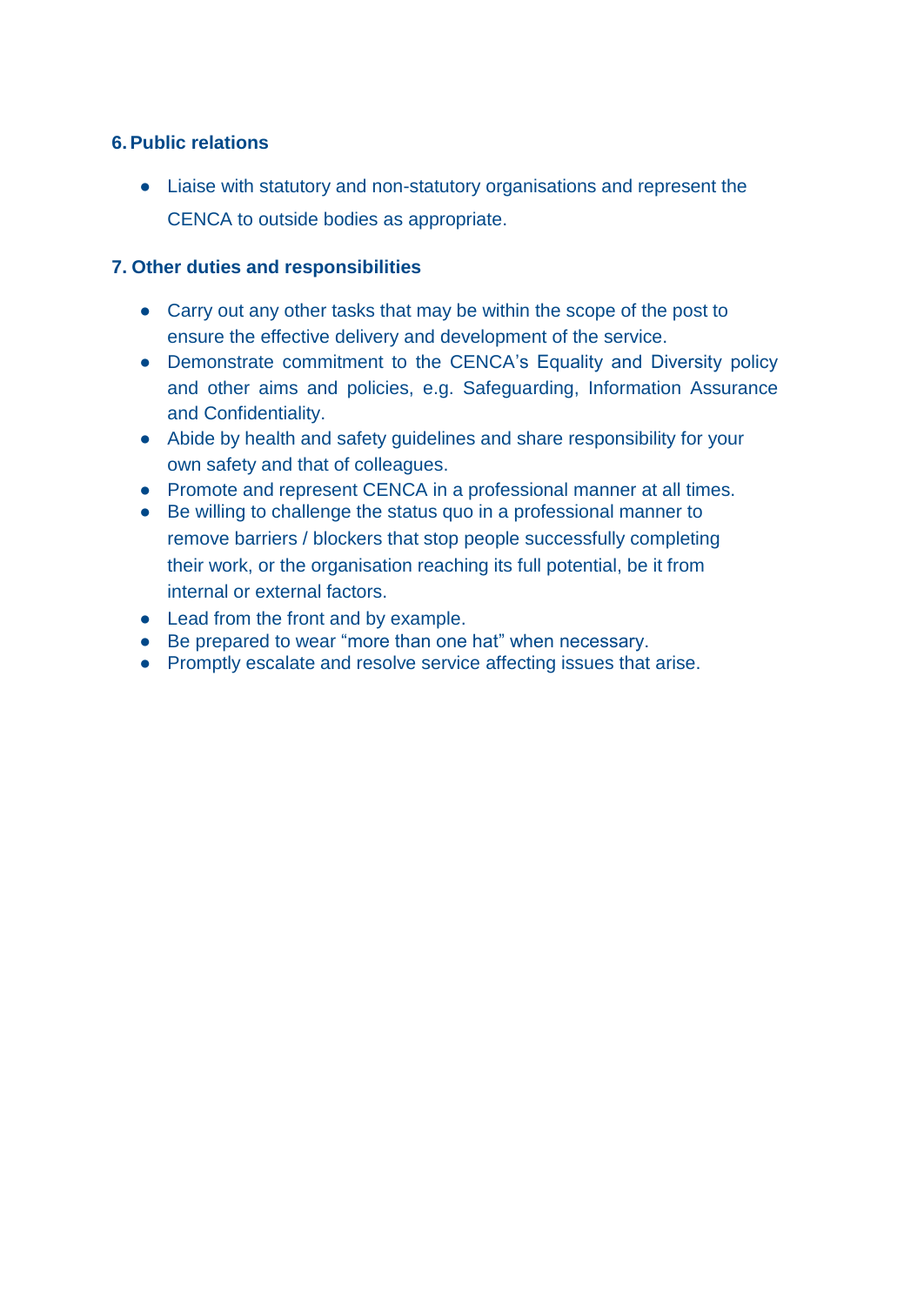#### **Person specification**

*Please refer to each of the points in the Person Specification to demonstrate your suitability for the role and explain what approach you would take to increase your knowledge base if necessary. Training can be provided for the person who best meets the Citizens Advice ethos and compliments our Leadership Team.*

#### **Essential Criteria**

- 1. Three year post qualified solicitor certificate
- 2. Experience of using sensitive listening and questioning skills to get to the root of the issues and empower clients, whilst maintaining structure and control of meetings with them
- 3. Experience of giving and receiving feedback objectively and sensitively and a willingness to challenge constructively
- 4. Ability to use telephony and IT systems to deliver services across multiple channels for example web chat and telephone
- 5. Ability to use IT systems and packages, with knowledge of AdvicePro and resources in the provision of advice, record keeping and document production
- 6. Good IT knowledge with an ability to support clients with their online claim application
- 7. Ability and willingness to work as part of a team
- 8. A commitment to continuous professional development, including a willingness to develop knowledge and skills in advice topics
- 9. Ability to work in outreach settings with an understanding of information assurance and safety in those settings
- 10.10.Experience of developing and maintaining positive working relationships with external stakeholders
- 11.Ability to commit to and work with the aims, principles and policies of the Citizens Advice service
- 12.A thorough up to date understanding of equality and diversity and its application to the provision of advice
- 13.Experience of monitoring and maintaining standards for advice provision and quality assurance
- 14.Knowledge of the benefits systems including Legal Aid Agency income thresholds
- 15.Ability to carry out accurate benefit check calculations
- 16.Basic knowledge of multiple enquiry areas to aid with identifying
- 17.emergencies and making referrals where appropriate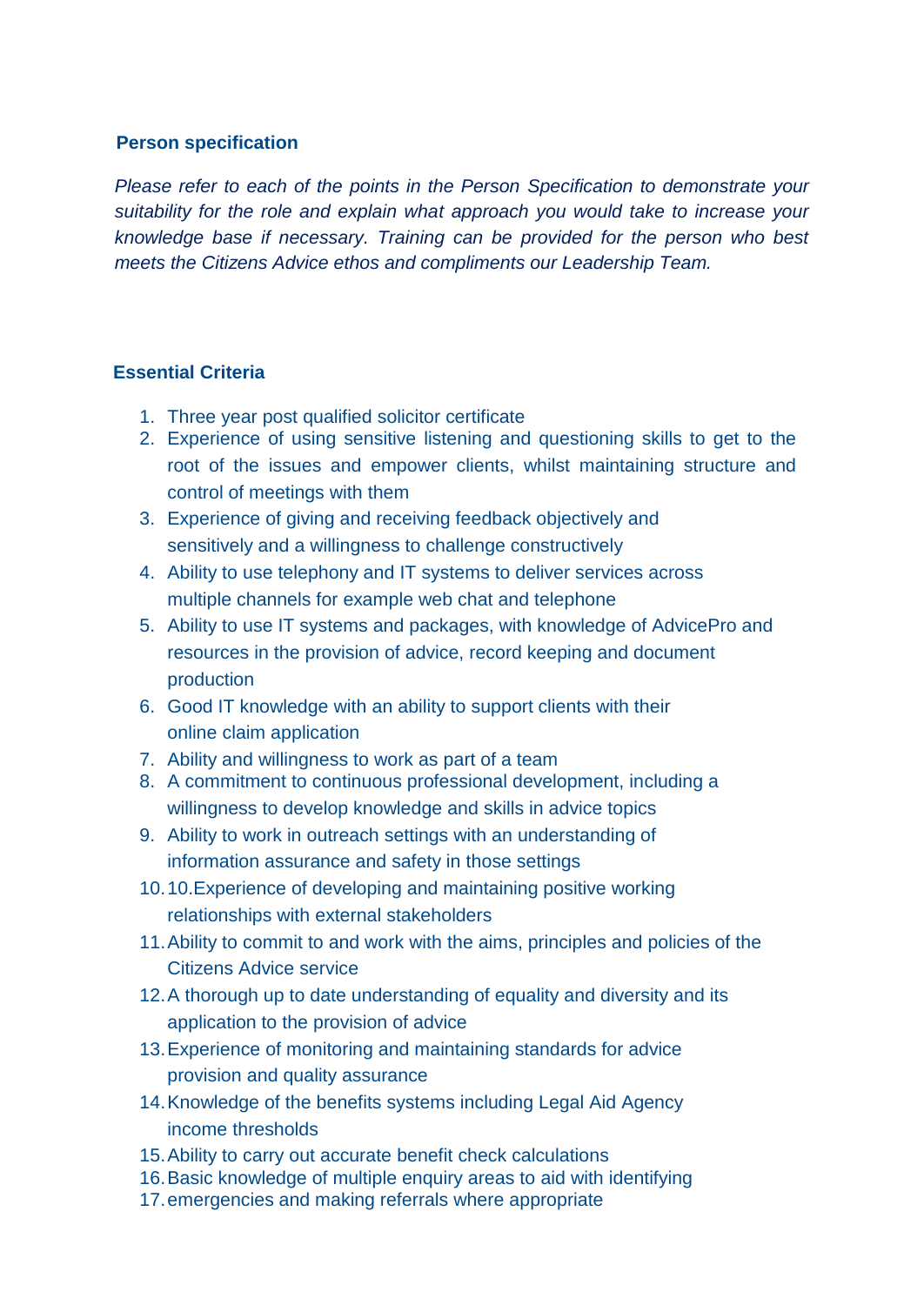- 18.In accordance with Citizens Advice national policy we will require the successful candidate to be screened by the DBS and have BPSS checks. However, a criminal record will not necessarily be a bar to your being able to take up the job.
- 19.Willingness to contribute to CENCA and national Citizens Advice Research and Campaigns
- 20.Exceptional communication and organisational skills and the ability to communicate effectively verbally and in writing
- 21.Ability to work with a variety of organisations, to earn and maintain the trust of those people with whom the organisation deals